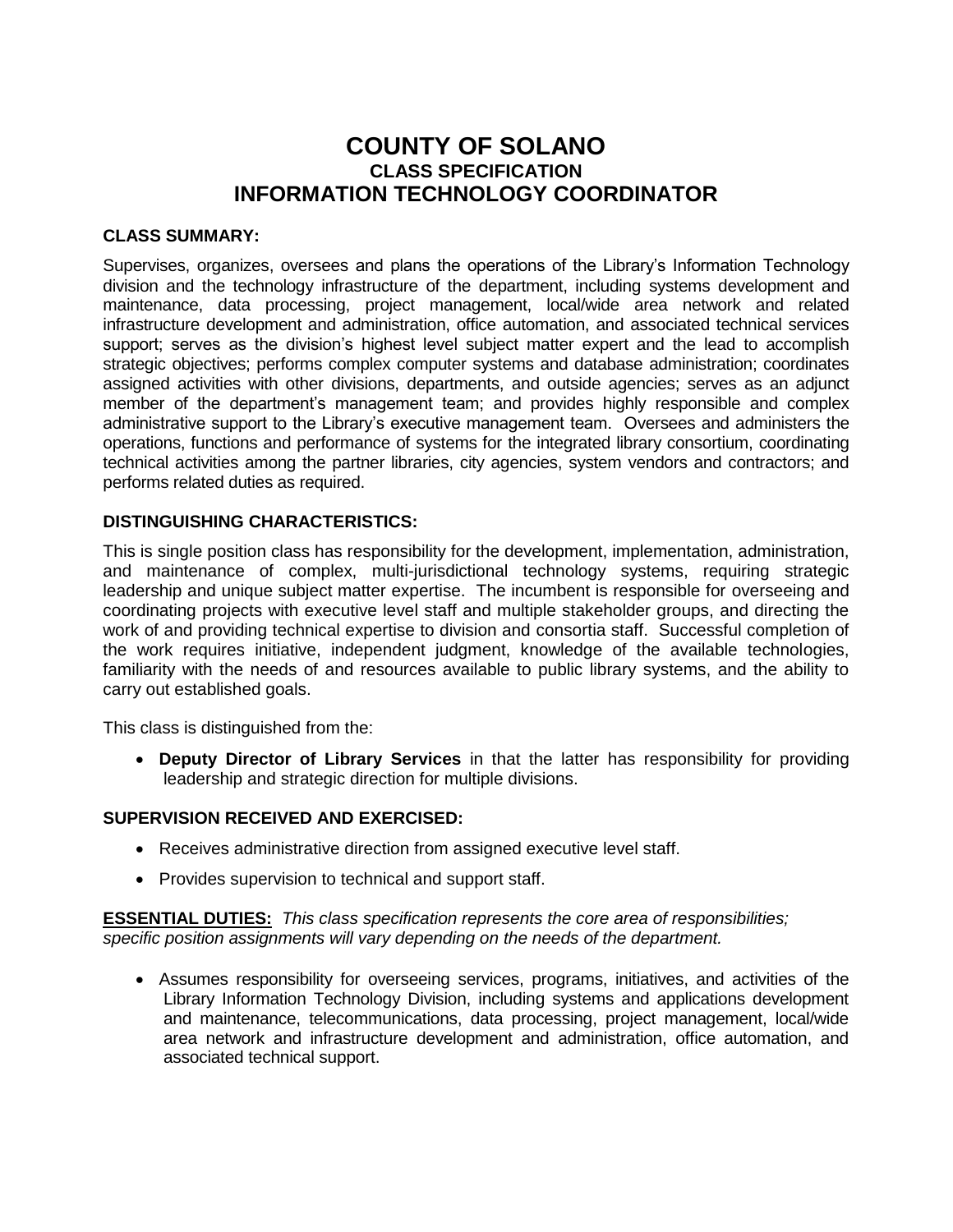- Works closely with the Library and integrated library consortium executive board and its committees in the development, planning and implementation of established goals and objectives.
- Coordinates activities with other programs, divisions, departments, consortia, local, regional, state and federal agencies.
- Oversees, supervises, directs, and evaluates assigned staff, processing employee concerns and problems, directing work, counseling, disciplining, and completing employee performance appraisals; coordinates recruitment, interviewing, and hiring of staff; provides orientation and technical, hardware/software-specific training to staff; coordinates daily work activities; organizes, prioritizes, and assigns work; monitors status of work in progress and inspects completed work; confers with assigned staff, assists with complex/problem situations, and provides technical expertise.
- Monitors trends, workflow systems and processes and evaluates new products to assist the Library in achieving service goals. Recommends acquisitions and processes regarding new technologies, system modifications and upgrades; monitors performance outcomes; and ensure administration of all appropriate regulations.
- Develops, reviews and implements operational and functional standards within the Library's Information Technology Division.
- Develops the Information Technology Division's budget; authorizes and monitors expenditures; authorizes purchasing and payment of bills within established policies and/or rules; controls inventory and disposal of equipment.
- Participates in the development, implementation, and administration of the goals, objectives, policies and priorities for the Library's Information Technology Division.
- Serves as project manager on assigned projects; ensures the projects, services, and operations are completed within the scope, schedule, and budget and that all objectives are successfully met.
- Acts as liaison to other County departments; meets with stakeholder groups to determine requirements, prepare proposals, discuss alternatives and determine cost of systems development and enhancement projects; evaluates and interacts with vendors and consultants.
- Reviews, selects and participates in the implementation of software; conducts ongoing evaluation of current systems for applicability, efficiency and frequency of usage; directs replacement of or modification to existing systems; identifies necessary changes and develops proposal for implementation.
- Plans, coordinates and participates in systems analysis, manages and maintains databases; develops and/or participates in the development of new/changed systems; oversees systems operations.
- Works with consultants and vendors to improve system operations, utilize appropriate hardware, and maintain the integrity of networks and applications.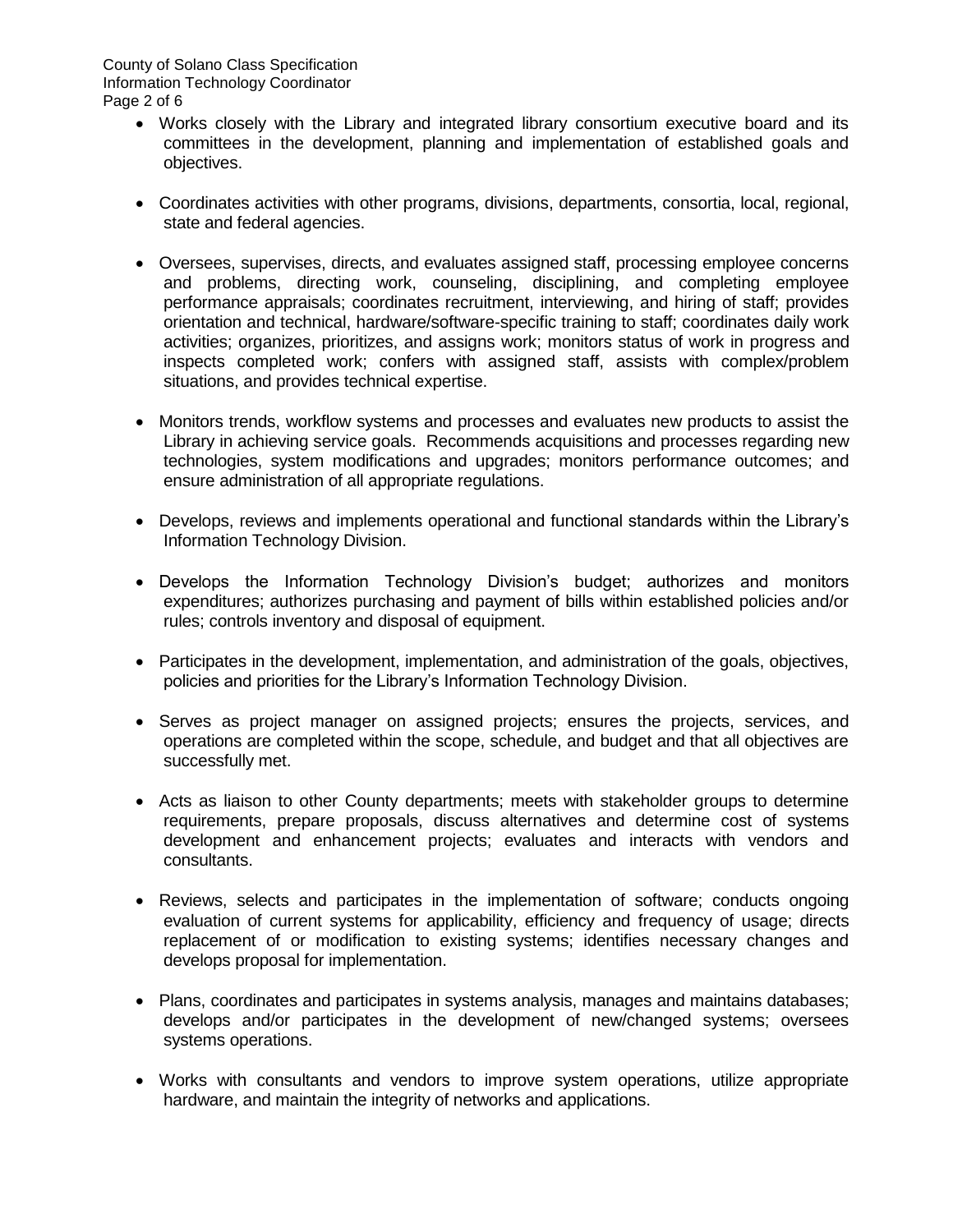- Resolves difficult and complex technology issues through effective utilization of department technical staff and use of vendor contracts.
- Maintains an awareness of new technology, products, trends, and advances in the profession; reads professional literature; attends workshops and training sessions as appropriate.
- Performs other duties of a similar nature or level as assigned.

# **EDUCATION AND EXPERIENCE:**

**Education:** Equivalent to a Bachelor's degree from an accredited college or university, preferably in information technology field.

**Experience:** Six (6) years of information technology experience involving information systems management, network systems administration, hardware/software maintenance, technical training/support experience including at least two years lead or supervisory experience.

**Note:** Additional relevant technical experience may substitute on a year-for-year basis for the education requirement.

## **LICENSING, CERTIFICATION AND REGISTRATION REQUIREMENTS**:

Applicants may be required to possess a valid California Driver's License, Class C.

**Note:** All licenses, certificates and registrations must be kept current while employed in this class.

#### **REQUIRED KNOWLEDGE, SKILLS AND ABILITIES:**

#### **Knowledge of:**

- Operations, services and activities of a comprehensive information systems program.
- Principles and techniques of automated information systems procedures, analysis, and design.
- Technology available for an integrated library consortium and familiarity with the needs of and resources available to public library systems.
- Concepts, principles, practices and operational characteristics of emerging technologies in assigned area of responsibility.
- Principles and practices of project management, system testing, analysis and security administration.
- User training methods and techniques.
- Computerized information systems utilized by the assigned department; software programs typically used in the position; programming and procedure languages and tools to modify or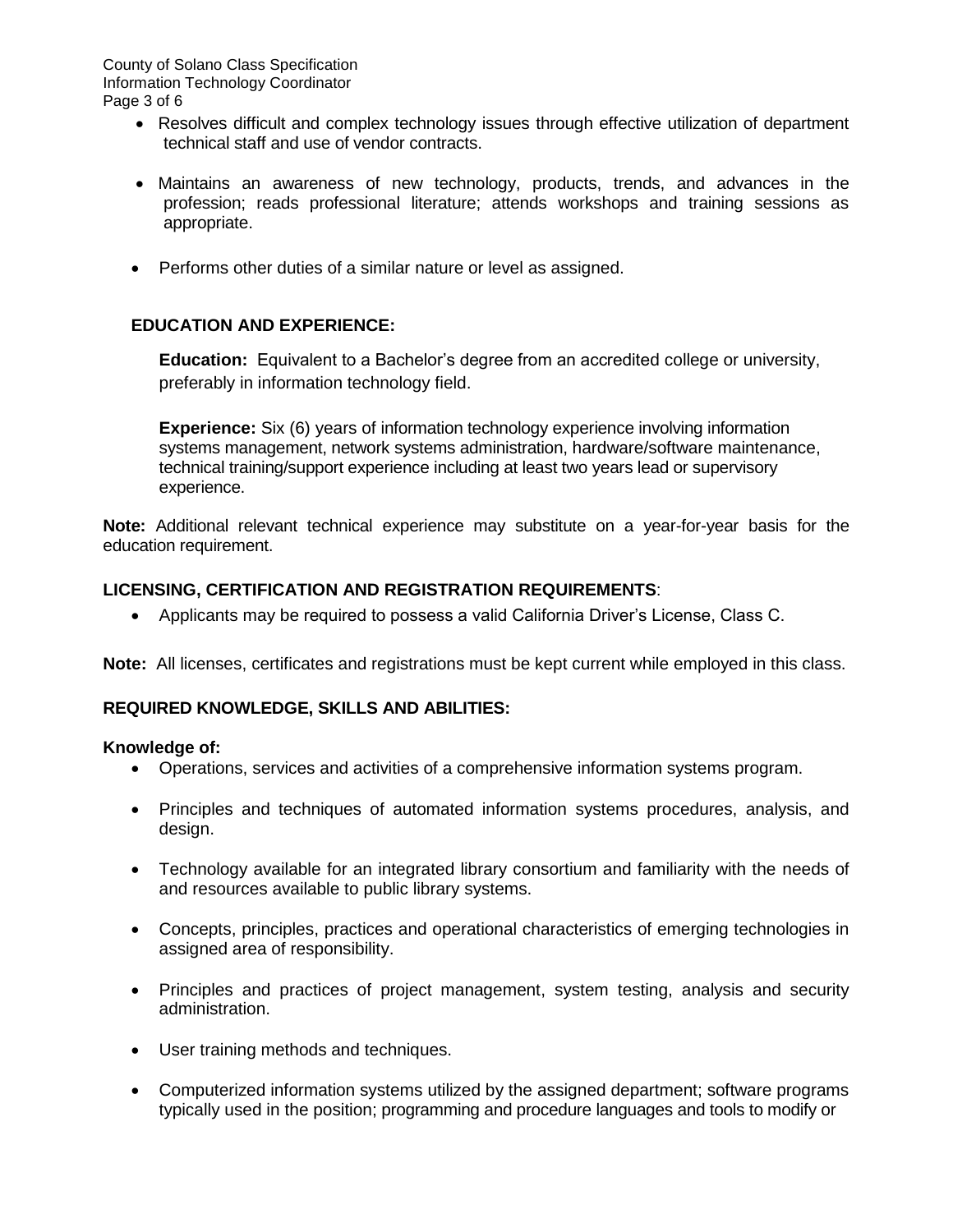County of Solano Class Specification Information Technology Coordinator Page 4 of 6

reprogram systems. Mainframe and microcomputer systems and their application. Operational characteristics of multiple operating systems, platforms and environments.

- Computer languages and program coding.
- Operational characteristics and capabilities of local and wide area network equipment, and wireless network design and installation, hardware/software vendors and products.

Database development and administration including security techniques, data backup, recovery, and maintenance procedures.

- Public administration, including program planning and evaluation.
- Methods and techniques of evaluating client information technology requirements, computer systems hardware and software.
- Public administration, including program planning and evaluation.
- Principles of employee supervision and personnel management, including training and disciplining of personnel.
- Components of automated accounting systems.
- Principles and practices of budget preparation and administration.
- Pertinent federal, state and local laws, codes and regulations.

#### **Skills and/or Ability to:**

- Operate computer hardware/software systems, telecommunications systems, basic office equipment, and integrated library systems.
- Utilize software programs typically utilized in the position.
- Drive a motor vehicle.
- Oversee and participate in the management of library information systems programs.
- Understand, interpret and explain regulations, policies and procedures governing information technology operations; interpret political and administrative direction and incorporate into operational policy and procedure.
- Perform a variety of technical and specialized tasks/functions in an independent, competent, and timely manner; conduct and integrate assigned functions/activities in a cohesive and effective service delivery system.
- Identify and analyze administrative problems, and develop and implement operational changes.
- Operate a variety of usual/specialized software programs at a level sufficient for successful job performance.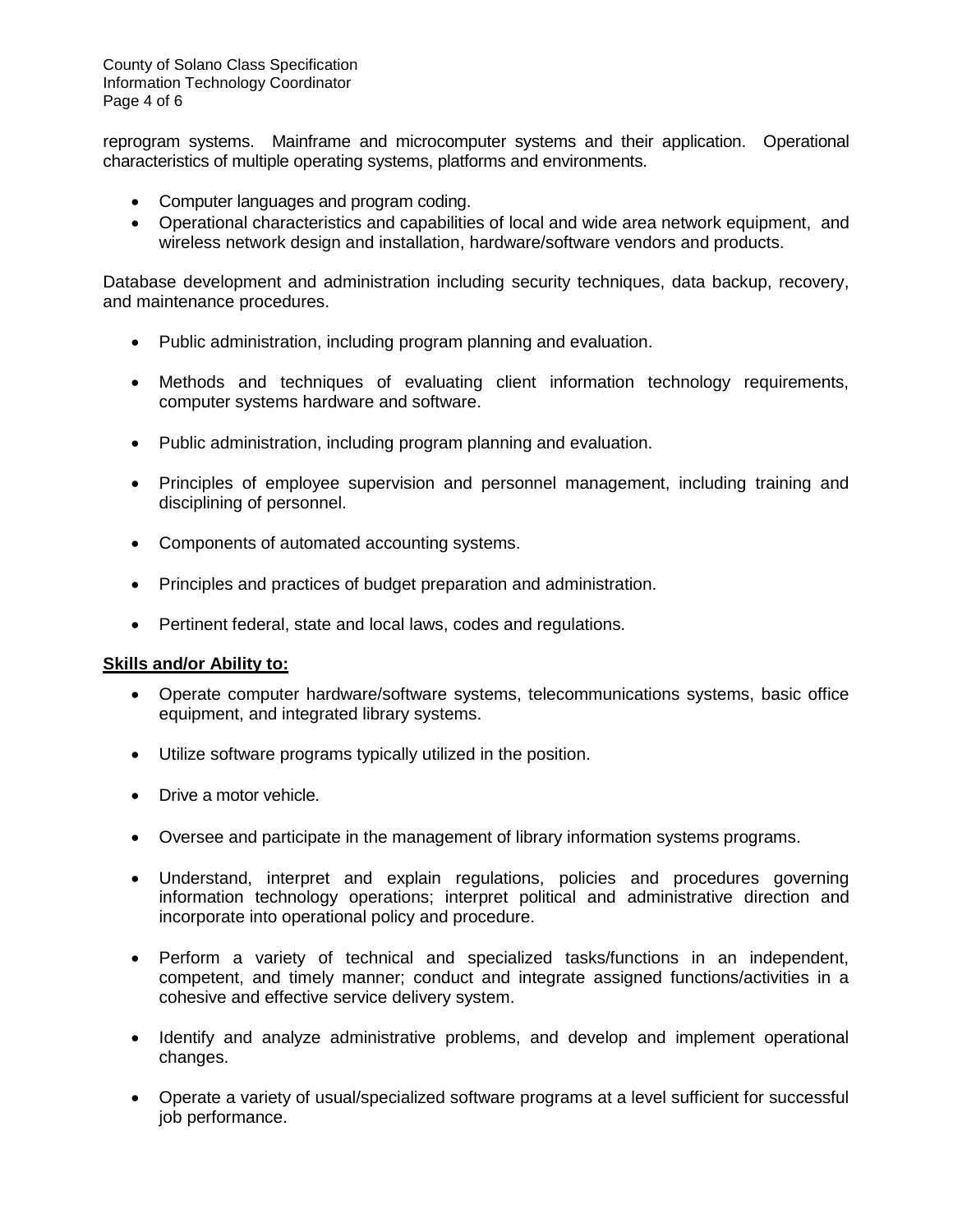- Oversee and supervise the work of others engaged in technical projects/activities; plan, supervise, instruct, train, and direct the work of subordinates; effectively delegate responsibility and authority; determine and evaluate levels of achievement and performance of others; secure cooperation and teamwork among departmental staff and other departments or contractors.
- Plan, organize, schedule, and prioritize daily assignments and work activities.
- Understand, interpret and explain regulations, policies and procedures governing information technology operations; interpret political and administrative direction and incorporate into operational policy and procedure.
- Identify and analyze administrative problems, and develop and implement operational changes.
- Investigate proposals for new systems or modifications, and prepare feasibility reports and time and labor estimates; coordinate and control the development and implementation of major technology and telecommunications projects.
- Collect and analyze data to establish and identify needs and evaluate program effectiveness.
- Develop division goals and objectives; prepare budgets, and narrative and statistical reports.
- Understand and analyze expenditure reports.
- Perform required mathematical calculations.
- Maintain confidentiality of records and information per pertinent laws/regulations.
- Research regulations, procedures and/or technical reference materials.
- Communicate clearly and concisely, both orally and in writing; compose correspondence independently.
- Establish, maintain, and foster positive and harmonious working relationships with those contacted in the course of work, including those who have objectives counter to assigned role.

# **PHYSICAL REQUIREMENTS:**

- Mobility and Dexterity: Positions in this class typically require stooping, kneeling, reaching, standing, walking, fingering, grasping, feeling (i.e. sense of touch), and repetitive motion.
- Lifting, Carrying, Pushing and Pulling -- Light Work: Employees in this class will be exerting up to 20 pounds of force occasionally and/or up to 10 pounds of force frequently, and/or a negligible amount of force constantly to move objects.
- Vision: Positions in this class require the employee to have close visual acuity, with or without correction, to prepare and analyze data and figures, transcribe, view a computer